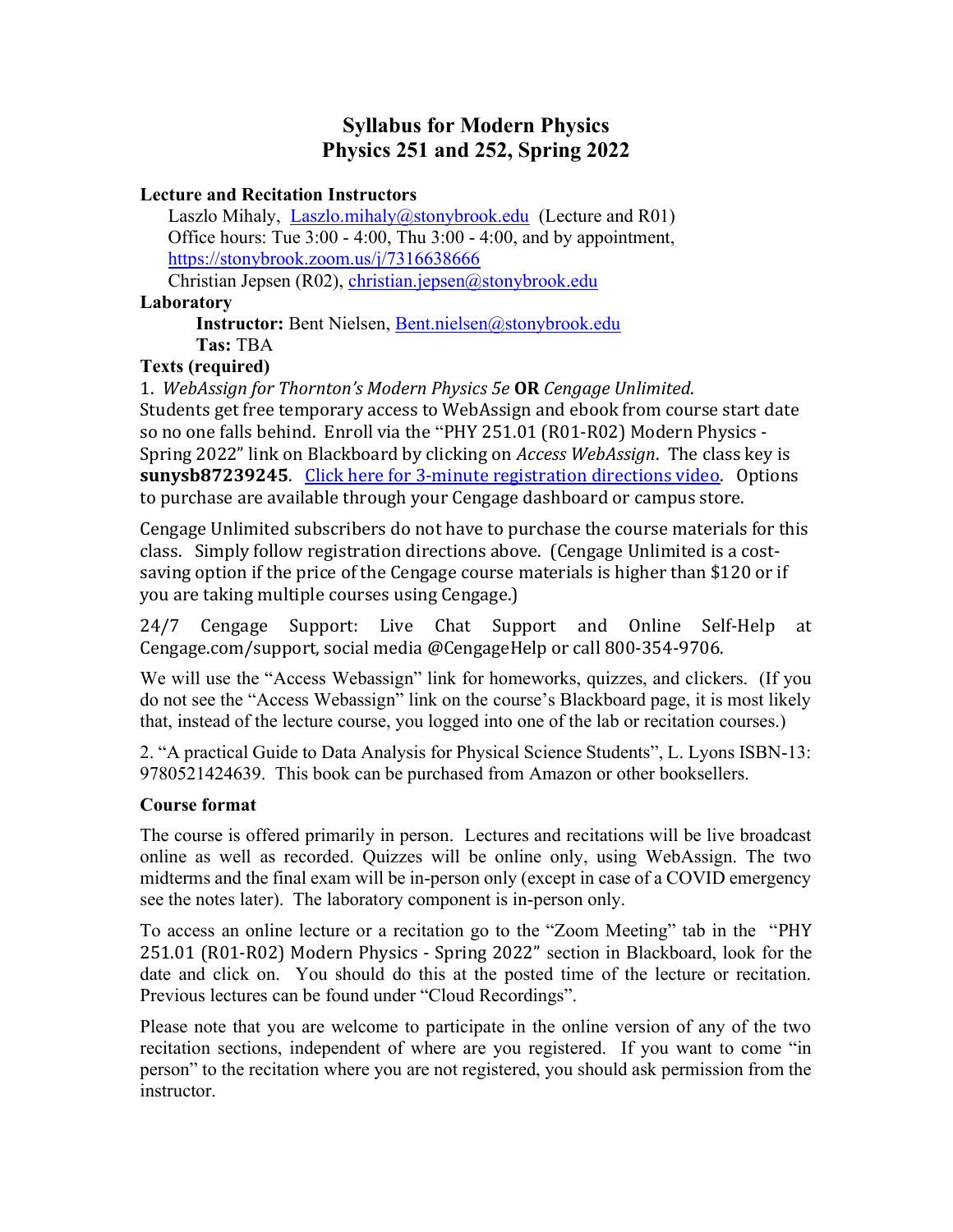In addition to the live and recorded lectures, I will post two printable versions of each lecture and recitation. Version one is the pdf of the lecture slides or the homework problems. Version two will be available after the class and it contains all the hand-written notes that were made during lecture.

We will strictly adhere to the schedule posted on the course WEB page. If a material is not covered in lecture, students are expected to study it from the book.

## Technical requirements

Optional: For the online version of lectures and recitations students need a device with Zoom installed. Camera and microphone are not required.

Required: For the homeworks and quizzes all students need a device with a WEB browser capable to access WebAssign. If you come "in person" to the lectures (highly recommended) you should bring your laptop.

# Course URL, Blackboard

Grades will be accessible on Blackboard. All other information about the course will be posted at http://solidstate.physics.sunysb.edu/teaching/2022/phy251. This includes the schedule of lectures, lab instructions, lecture and recitation notes, and solutions to exams. There is also a section with links to computer simulations, books and TV shows.

# Learning objectives

Students will demonstrate mastery of physics concepts related to modern physics, including the theory of relativity, quantum mechanics, statistical physics, nuclear-, solid state- and particle-physics.

- 1. Students will be able to think critically and apply appropriate physics concepts in analyzing qualitative problems.
- 2. Students will demonstrate the ability to apply mathematical reasoning, including calculus, in solving quantitative physics problems.
- 3. Students will demonstrate proficiency in science process skills by designing and performing experiments to measure physical phenomena and minimize experimental error.
- 4. Students will demonstrate scientific communication skills through thoughtful discussion, collaborative problem solving, and dissemination of experimental results.

### Learning strategies, getting help

- Be organized. Start solving new homework problems a day or two before your recitation. This way you can ask questions about it at the next recitation. Try to submit the homework right after the recitation, where the homework has been discussed. If you still have questions, go to the office hours of any of the instructors of the course. If you want to do it by Zoom, send an email message first.
- Be social. Organize or join a study group and discuss the homeworks with your friends. If you are one of the better students, you will learn a lot by explaining. If you are a bit behind, sometimes your peers can explain the stuff better than the instructor.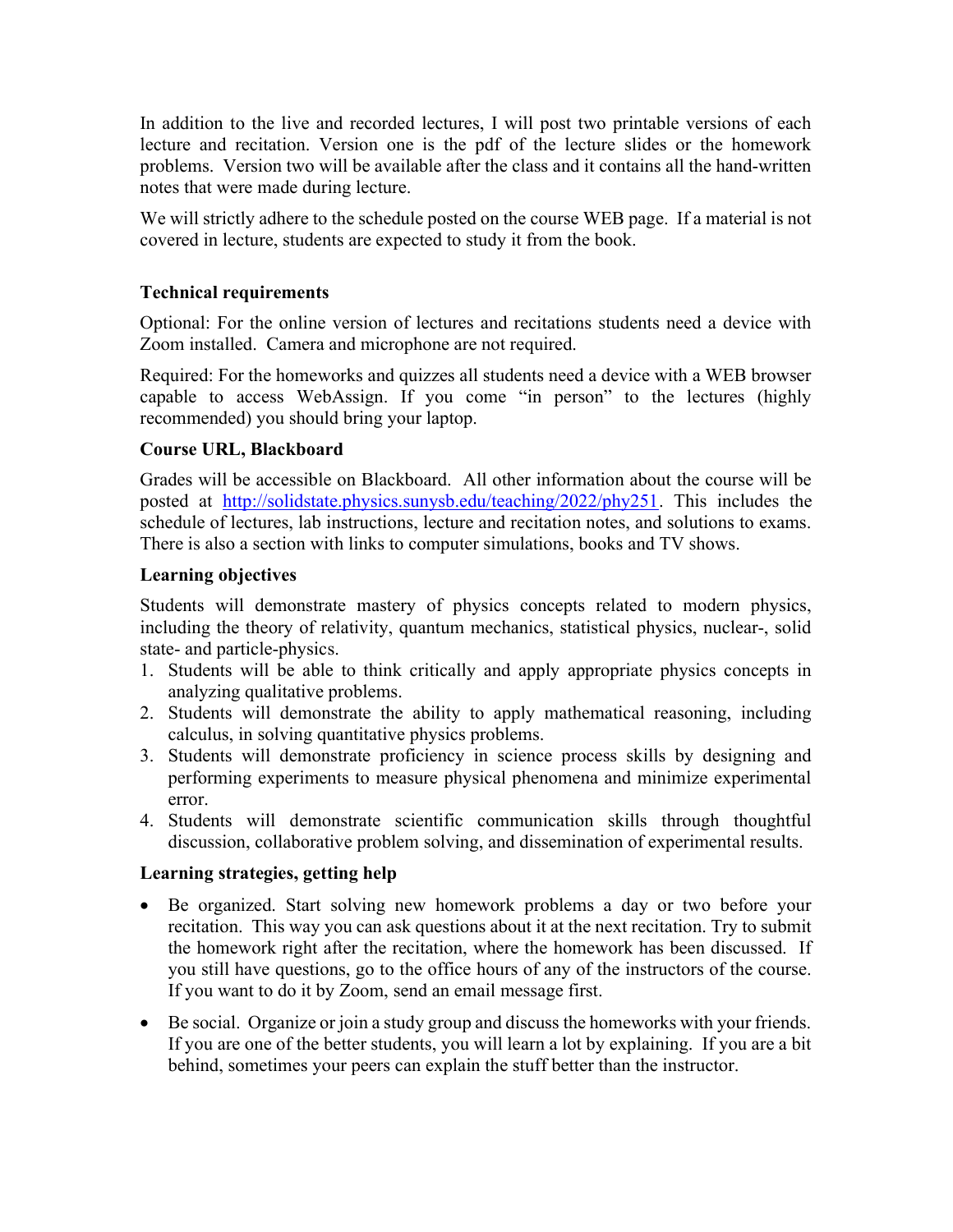- Be active. Ask questions during the recitation. Do not be afraid of asking questions during the lectures. I really need your questions in order to stay at the proper level in the lecture. Also, if you think I made a mistake, do not hesitate to correct me.
- Be engaged. Respond to the multiple-choice questions.
- Print out the lecture notes before each lecture and use the printout for note-taking. When you prepare for the exam, print out the annotated lecture notes as well, and use them with your own notes.
- Before each exam, practice problems will be published on the course WEB page. Try to solve these problems before the lecture/recitation where the instructor solves them. Ask questions if you do not understand something.
- When solving homework or practice problems and quizzes use the formula sheet provided on the course WEB page. This way you will be familiar with it when the exam comes.
- If your first midterm happens to fall below 30% of the maximum score, immediately contact the instructor and discuss how can you improve.
- Be on time. Never submit lab reports late.

#### Homework

To access the homework, visit the Blackboard page of the lectures and click on the "Access WebAssign" tab on the left-hand side. Students will not be penalized for multiple attempts at problems. There is a maximum of 10 submissions for each part of problem, except for the multiple choice questions where the number of attempts is 2. The deadline to submit solutions is on Mondays at 11:59pm. Try to do your homework before coming to recitation, and finish submitting it right after the recitation. The WEB site will not accept late homework.

Any requests for deadline extension should be documented and discussed with the instructor in a timely manner.

### **Ouizzes**

There will be a quiz at the beginning of most of Tuesday lectures. The format is similar to the homework, using WebAssig, except the number of attempts to enter to the answer(s) is reduced to 2. The quiz will be 10 minutes long and the problems will be similar to the homework problems from the previous week. For example, "quiz 3" questions will be similar to the "homework 3" questions. You are free to use any resources or tools, including your notes, the textbook and the internet. However, the time limit for the quiz will be set so that if you are not prepared, there will be very little time to look up things. You may not consult with anyone, and the work should be entirely yours. Please note that I may decide to assign a different problem to each student, but in average the difficulty level of the problems will be the same.

In calculating to final quiz score the 2 lowest quiz grade will be dropped. There is no makeup for the quizzes.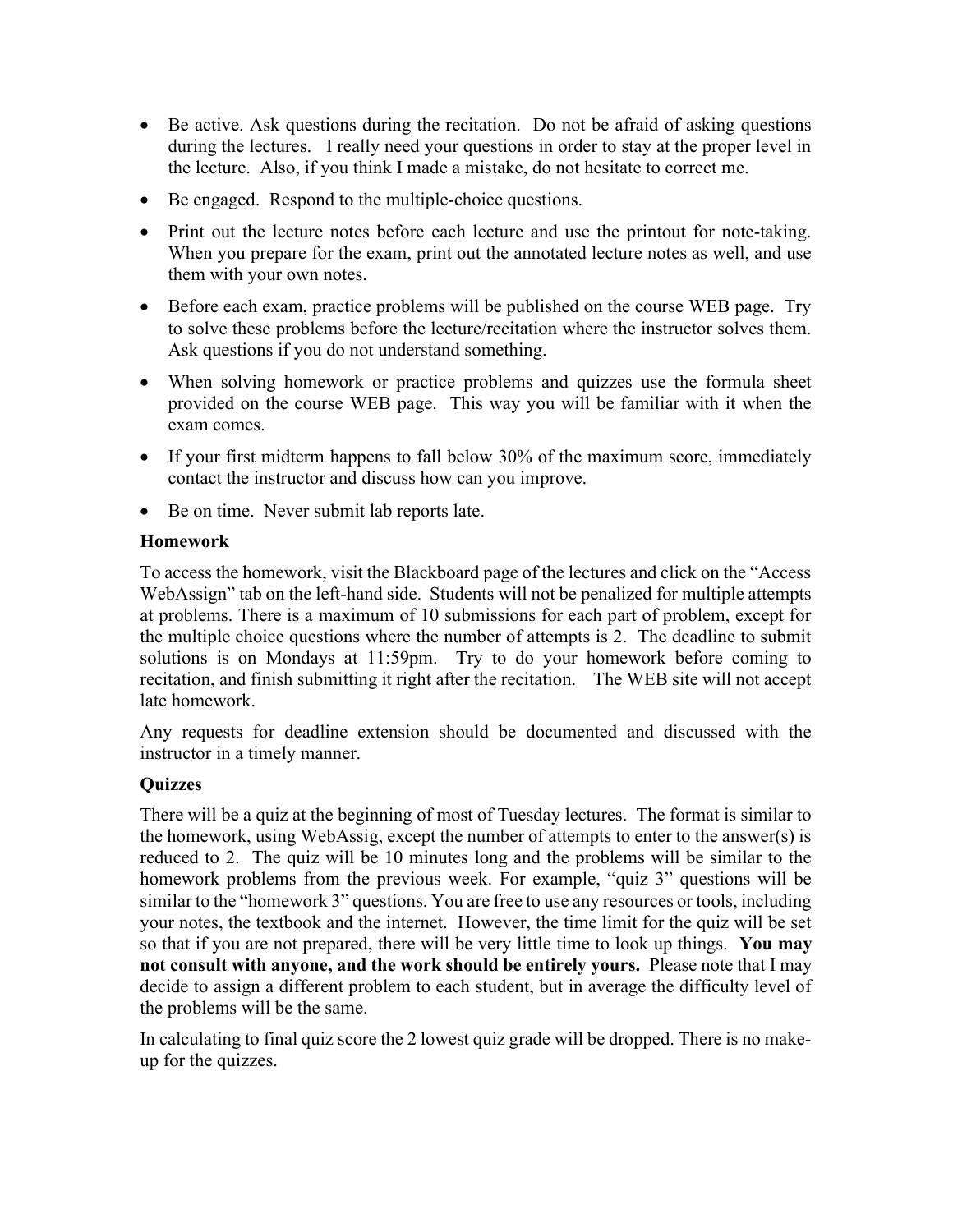Please note that you need to participate in the live lecture (either in the classroom or on the Internet) at least during the time when the quiz is scheduled. Otherwise you will not get credit for the quiz.

### Multiple-choice questions (a.k.a. "clicker questions")

There will be a several multiple-choice questions during the lecture. The purpose of these questions is to measure the progress of the class and adjust the lecturing accordingly. During each lecture you need to answer only a single question correctly in order to get full credit for the clickers. Please note that if you elect not to participate in the live lecture (either in the classroom or on the Internet) you will not get credit for the multiple-choice questions.

We are not going to use the regular clickers. Instead, we use WebAssign. At the beginning of the lecture log in to WebAssign and be ready to answer the clicker questions there.

#### Exams

There will be two midterms and a final exam. The material covered in the midterms is indicated in the course schedule. The final exam covers the whole course material. A formula sheet will be provided for each exam.

Practice problems will be distributed before the exams. On the week of the midterms the Tuesday lecture will be dedicated to problem-solving in preparation for the midterm and the midterm will be during lecture time on Thursday. Similarly, the last lecture of the course will be a preparation to the final exam.

Due to contingencies related to the Covid situation, we plan for two kinds of exams.

In person exams (default): Traditional exam with problems distributed on paper. Sufficient room will be provided for social distancing. The exams are proctored. The inperson exams are closed books and all of the work must be done by the student without outside help.

Remote exams (Covid emergency): The format is similar to the quizzes, using WebAssign. One important difference is that students may submit their work by email to me and I may assign partial credit (WebAssign cannot do that). These exams are open book, open notes, free access to the internet. Students should log in to a Zoom session and switch on a camera for being proctored. Again, all the work must be done by the student with no outside help from anyone.

The **midterm exams** will be held during the regular lecture hours as indicated in the course schedule published on the WEB site.

There will be no make-ups for the midterms. Instead, if proper medical or other explanation is provided, the weight factor of the missed midterm will be reduced to zero and the weight factor of the other midterm will be doubled. In the absence of explanation, the midterm grade will be counted as zero with its full weight factor.

The **final exam** will be held at the time and place assigned by the Registrar. Students missing the final exam will get an "incomplete" grade, if proper medical or other explanation is provided. These students take the written exam later, followed by an oral examination. In the absence of explanation, the course grade will be F.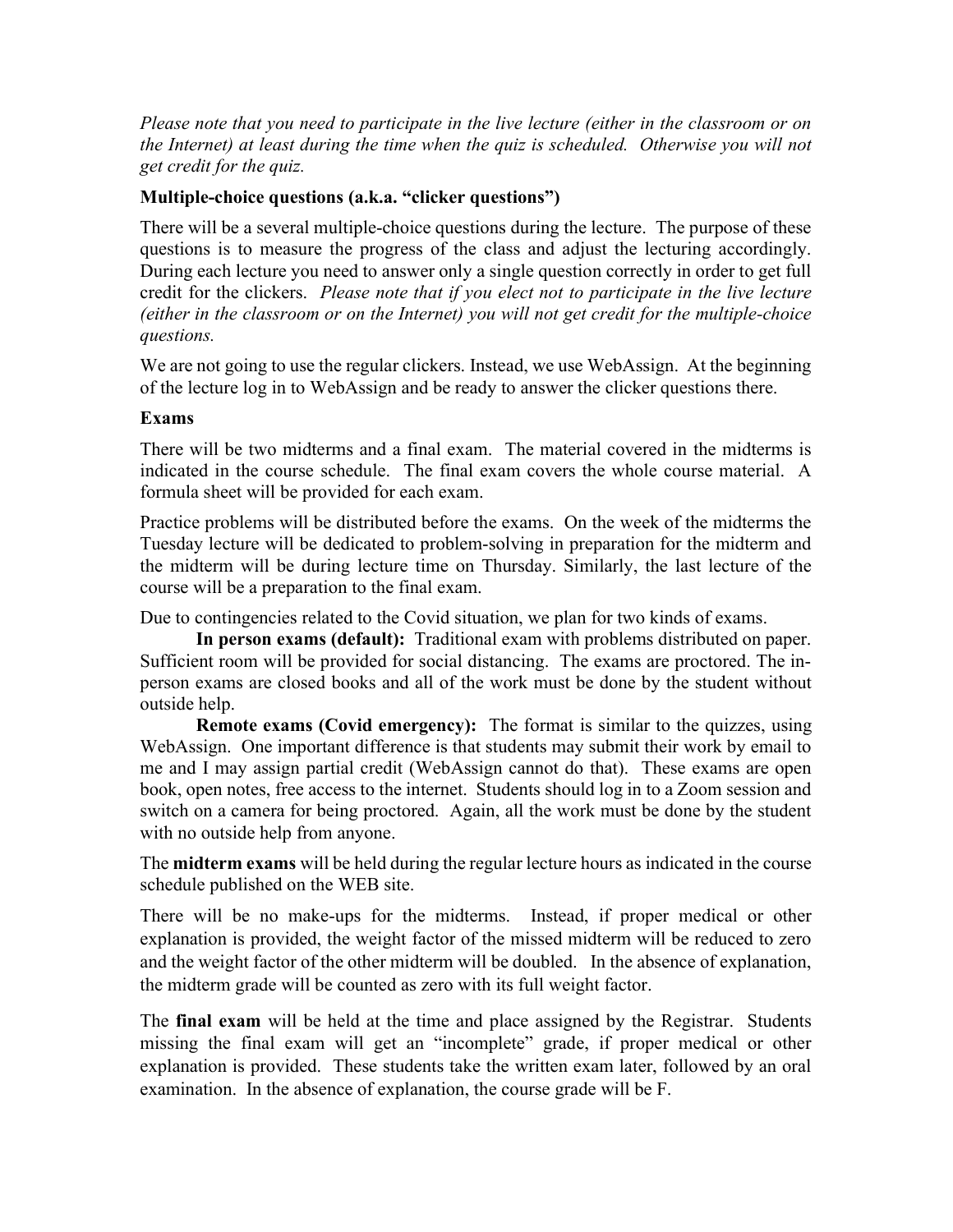Cheating on the exams will be immediately reported to the Academic Judiciary and the minimum penalty will be an F in the course.

# Grading

Your final PHY251 course grade will be determined by weighting the various portions of the course as follows:

- $\bullet$  10% quizzes
- 5% multiple-choice questions during lectures (participation)
- 40% midterm exams (20% each midterm)
- 5% homework
- $\bullet$  40% final exam

It is obvious from the weight factors that you can get a good grade even if you do not do the homeworks. Nevertheless, it would be a huge mistake to skip them, because you cannot get a decent score on the quizzes and the exams if you do not practice. The problems on the quizzes and the exams will be similar to homework problems.

**Grades:** The course is graded "on the curve". The average score  $(S)$  and the standard deviation of the scores (d) will be calculated (students who did not do the final exam will be excluded from the calculation). Students with scores larger than  $S + 0.5d$  will get an A grade. The lower cut-offs for the rest of the grades are:  $A : S + 0.3d, B^{\dagger}: S + 0.1d, B: S$ - $0.2d$ , B: S -  $0.5d$ , C+: S -  $0.8d$ , C: S -  $1.4d$ . These numbers are not final and may change depending on the actual distribution of the grades.

# Laboratory

PHY 252 (the lab) is a separate course from PHY 251 (the lecture and the recitation), but several elements of PHY 251 and 252 are "synchronized". For example, there will be no labs during the week of the midterm exams. Most students take the lecture/recitation and the lab concurrently. The labs are listed in the course schedule; see the course WEB page. The labs will be set up so that students can maintain social distancing as necessary. There is no online version for the labs.

The lab grades will be posted on Blackboard; follow the link to your lab section. Some documents related to the labs will be also posted there.

Lab reports must be submitted in electronic form by using the "Assignment" tab in your Blackboard lab section. The deadline is the beginning of the next lab on the date specified in the course schedule. If a lab report is late by less than 24 hours the penalty is 20 points (out of 100). Beyond that, if the lab report is late by less than 48 hours, the penalty is 40 points. No credit is assigned if the report is submitted 48 hours after your scheduled lab start time. Nevertheless, all lab reports must be submitted by the last day of classes. If one or more reports are missing, the lab grade cannot be better than D.

These penalties are strictly enforced unless there is a valid excuse, and you notify us sufficiently in advance of the deadline so that the lateness can be approved.

More information about the lab reports is here: when you prepare for the exam http://solidstate.physics.stonybrook.edu/teaching/2022/phy251/labs/lab.pdf